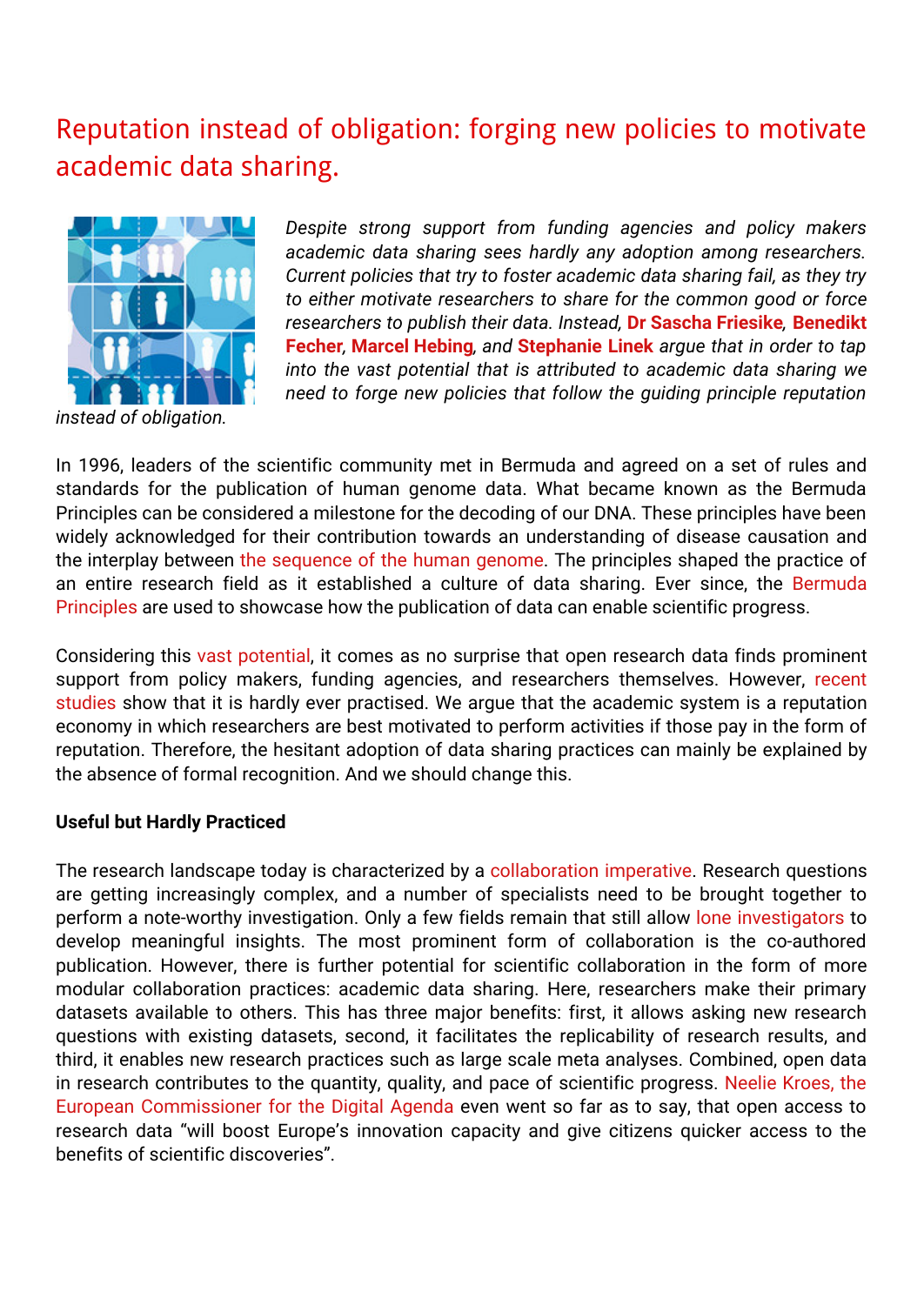

Image credit: [Markus](https://www.flickr.com/photos/ebbesand/) Henkel Flickr CC BY SA

Despite its advantages and prominent support data sharing sees only hesitant adoption among research professionals. In fall 2014, we conducted a survey questioning 1564 academic researchers. 83% agreed that making primary data available greatly benefits scientific progress. Yet, only 13% stated that they had published their own data in the past.

In a similar way most journals disregard the vast potential of published data. In an analysis of 141 journals from economics, [Vlaeminck](http://liber.library.uu.nl/index.php/lq/article/view/8082) (2013) found that only 29 (20%) had a mandatory data sharing policy. [Alsheikh-Ali](http://journals.plos.org/plosone/article?id=10.1371/journal.pone.0024357) et al. (2011), in an analysis of 500 research articles from the 50 journals with the highest impact factor, found that the underlying data was only available in 47 (9%) cases. In most journals publishing data is neither expected nor enforced in order to get published. This is particularly troublesome when inaccurate or wrong scientific findings are used to make political decisions  $-$  as happened in the [Reinhart](http://cje.oxfordjournals.org/content/early/2013/12/17/cje.bet075) and Rogoff case, where false statistics justified the introduction of austerity policies. In this regard, open access to research data is not only a driver for scientific progress but also crucial for reproducibility and therefore trust in scientific results. Its meagre adoption among research professionals points to the need for new policies to motivate more academic data sharing.

## **Academia Is a Reputation Economy**

Making data available to others is of little benefit for a researcher. Academia can be described as a reputation economy in which the individual researcher's career depends on recognition among his or her peers. The commonly accepted metrics for academic performance (the journal citation index, the Hirsch index, and even altmetrics) are all based on research article publications. Data sharing, by contrast, receives almost no recognition. As a result, researchers are geared solely towards article publications as they invest their time and resources into activities that can increase their reputation.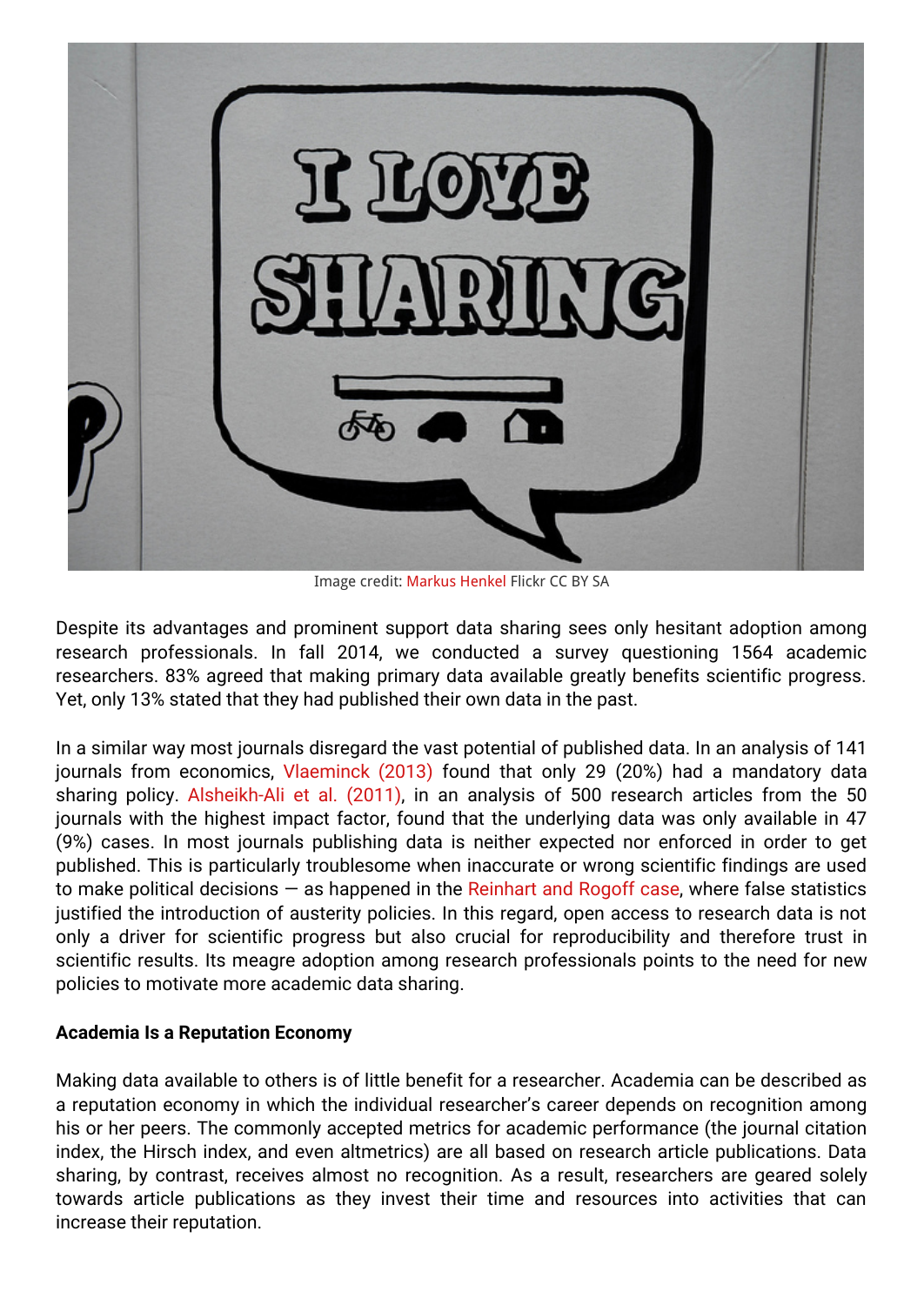80% of the respondents in our survey state that the main barrier to making data available is the concern that other researchers could published with it. At the same time, (76%) agree that researchers should generally share their data publicly. Few researchers (12%) are concerned about being criticized or falsified. These numbers show that researchers have no negative attitudes towards making data available nor are they afraid about being proven wrong. They largely recognize the potential of open access to research data. However, that does not motivate them enough to invest their time and resources into sharing their own data. This and the lack of journals that foster data sharing has led to a culture in which only a [minority](http://www.sciencedirect.com/science/article/pii/S0048733314000699) group, consisting of Open Access enthusiasts, publishes primary data. Today's low sharing culture reflects our academic reputation economy, in which most of one's community standing comes from article publications. We therefore believe that data sharing and reuse will only become a standard practice if it pays in form of recognition. Policies addressing data sharing need to understand academia as a reputation economy in order to work.

## **Why Current Policies Fail**

Current policies concerning data sharing mainly fall into two camps: they either try to motivate data sharing intrinsically by invoking the common good or they force researchers to share with mandatory sharing policies. Motivating researchers to share data for the common good fails as it is not in line with the incentives of the [reputation](http://www.nature.com/news/2009/090909/full/461160a.html) economy. Most researchers choose to invest their resources into activities that better contribute to their reputation. Consequently, debates around data sharing often focus on mandatory data sharing policies. They are embraced by funding agencies, such as the NIH in the U.S. and the Horizon2020 program in the European Union, alongside journals like Nature or PLOS ONE. Without a doubt, mandatory data sharing policies increase the number of shared datasets. However, this does not happen because researchers are motivated to do so but because it is a necessary evil to get to something else: research grants or journal publications.

And this comes with a major drawback: if data sharing is mandatory, researchers only invest the minimum time necessary to share. This in turn leads to badly labeled variables, poor documentation, and datasets that are hard to find. An empirical assessment of 18 published research papers of microarray studies showed that only 2 of them could be perfectly reproduced. In some cases it took months to [reproduce](http://www.nature.com/ng/journal/v41/n2/full/ng.295.html) a single figure.

Mandatory data sharing policies lead to a situation that makes the reuse of datasets difficult, the core reason why data sharing is advocated in the first place. To develop a culture of prolific data sharing and reuse, policy makers, funding agencies, and research organizations need to value the publication of data, it needs to pay in form of reputation.

## **What Appropriate Policies Could Look Like**

We need a measure that indicates the importance of a dataset. Such a measure could be analogous to the citation count, which indicates the impact a research article had in the scientific community. A measure for sahred data should count publications that used a dataset (e.g., by tracking DOIs). Researchers could thus gain reputation by publishing data that gets used. And researchers could indicate their importance to a field by the number of research articles they made possible based on their published datasets.

Funding agencies should take this measure into account and privilege scientists or research groups that have a track record of distinguished datasets. By switching their policies from mandatory sharing to rewarding good datasets, funding agencies could motivate researchers not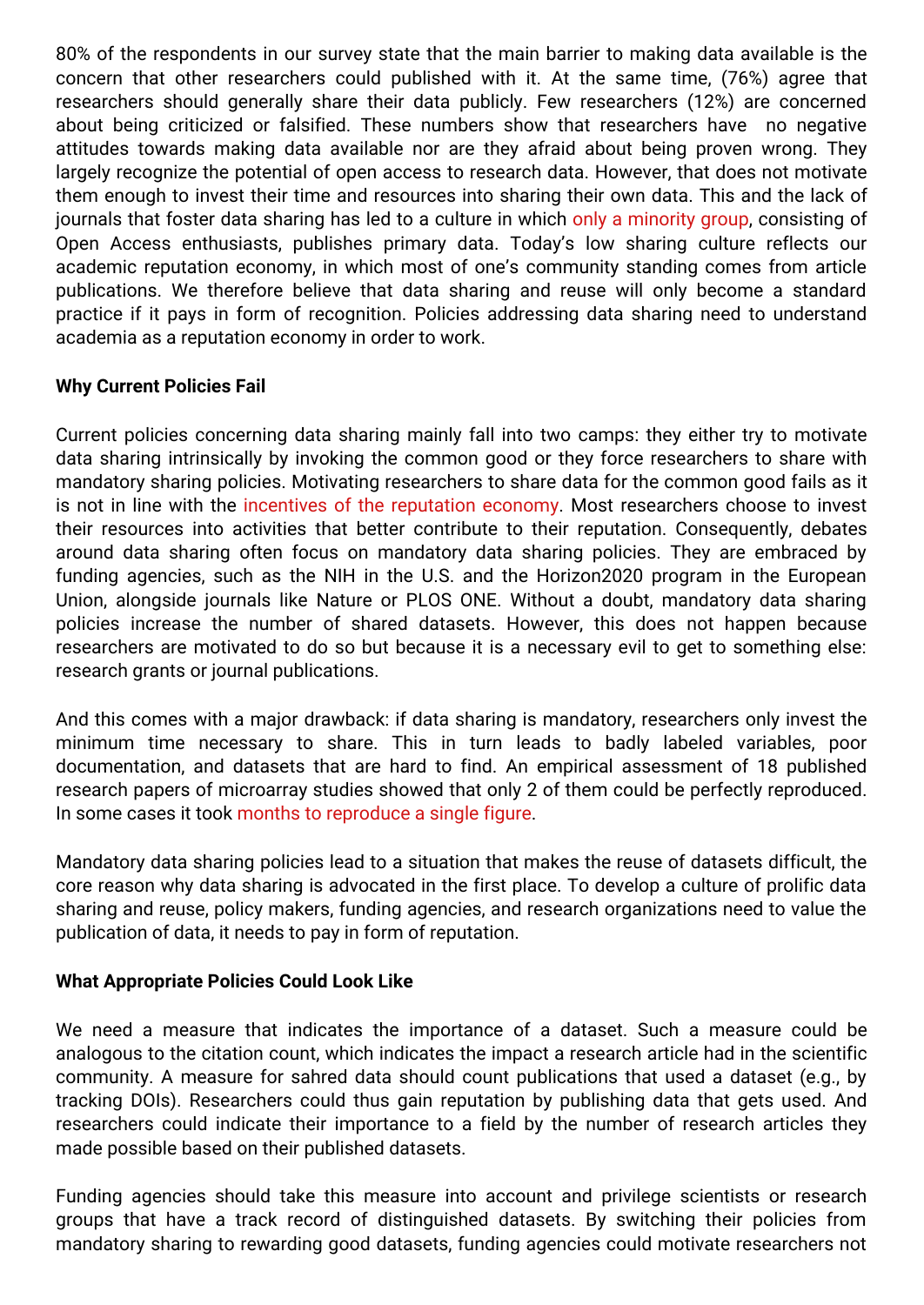only to share but to share in a more reusable fashion.

Research communities could do more for the recognition of good datasets. Best paper awards are commonplace at conferences, in journals, and in research fields. They are welcome signs of good work that researchers use to indicate their value. Good datasets need to receive similar forms of recognition to justify the work necessary to make them publicly available in a reusable form.

And lastly, journals need to take the issue more seriously. Data journals like Nature's Scientific Data are a good first step, but need to gain impact in order to motivate the mainstream researcher to publish with them. Established journals could instead add a data section and publish descriptions of noteworthy datasets together with their scope of application. In doing so, journals could perform the magic trick of transforming datasets into a currency researchers are used to.

Given the constant increase in complexity of many research fields, more collaboration is desperately needed. Data sharing is a form of collaboration that is worthy of our support. It is currently a desirable practice that is having a tough time gaining traction. It is like the electric car that everyone knows is good for the environment but nobody wants to buy. It is important in the current situation to set the course to promotes data sharing and rewards those who make their data easily re-usable. Only when we do this will we be able to reap the benefits that are attributed to academic data sharing.

Note: This article gives the views of the author, and not the position of the Impact of Social Science *blog, nor of the London School of Economics. Please review our [Comments](http://blogs.lse.ac.uk/impactofsocialsciences/about-the-blog/comments-policy/) Policy if you have any concerns on posting a comment below.*

#### **About the Authors**

**Dr. Sascha Friesike** is a Postdoc at the Humboldt Insitute for Internet and Society in the research area internet-enabled innovation. He holds a PhD in Technology and Innovation Management from the University of St. Gallen. Before he studied engineering economics at the TU Berlin.

**Benedikt Fecher** of the German Institute for Economic Research (DIW Berlin), is a doctoral researcher at the Humboldt Institute for Internet and Society. The focus of his dissertation is the participation in Open Science Projects.

**Marcel Hebing** works at the research data centre of the German Institute for Economic Research in Berlin. [\(http://www.diw.de/sixcms/detail.php?id=diw\\_01.c.367882.de&sprache=de](http://www.diw.de/sixcms/detail.php?id=diw_01.c.367882.de&sprache=de))

**Stephanie Linek** is a researcher at the German National Library of Economics in Kiel, specializing on Science 2.0 and media psychology (http://zbw.eu/en/about-us/key[activities/usability/stephanie-linek/\)](http://zbw.eu/en/about-us/key-activities/usability/stephanie-linek/)

June 2nd, 2015 | Academic [Publishing,](http://blogs.lse.ac.uk/impactofsocialsciences/category/academic-publishing/) Data [science,](http://blogs.lse.ac.uk/impactofsocialsciences/category/data-science/) [E](http://blogs.lse.ac.uk/impactofsocialsciences/category/research-funding/)[vidence-based](http://blogs.lse.ac.uk/impactofsocialsciences/category/evidence-based-research/) Research, Research